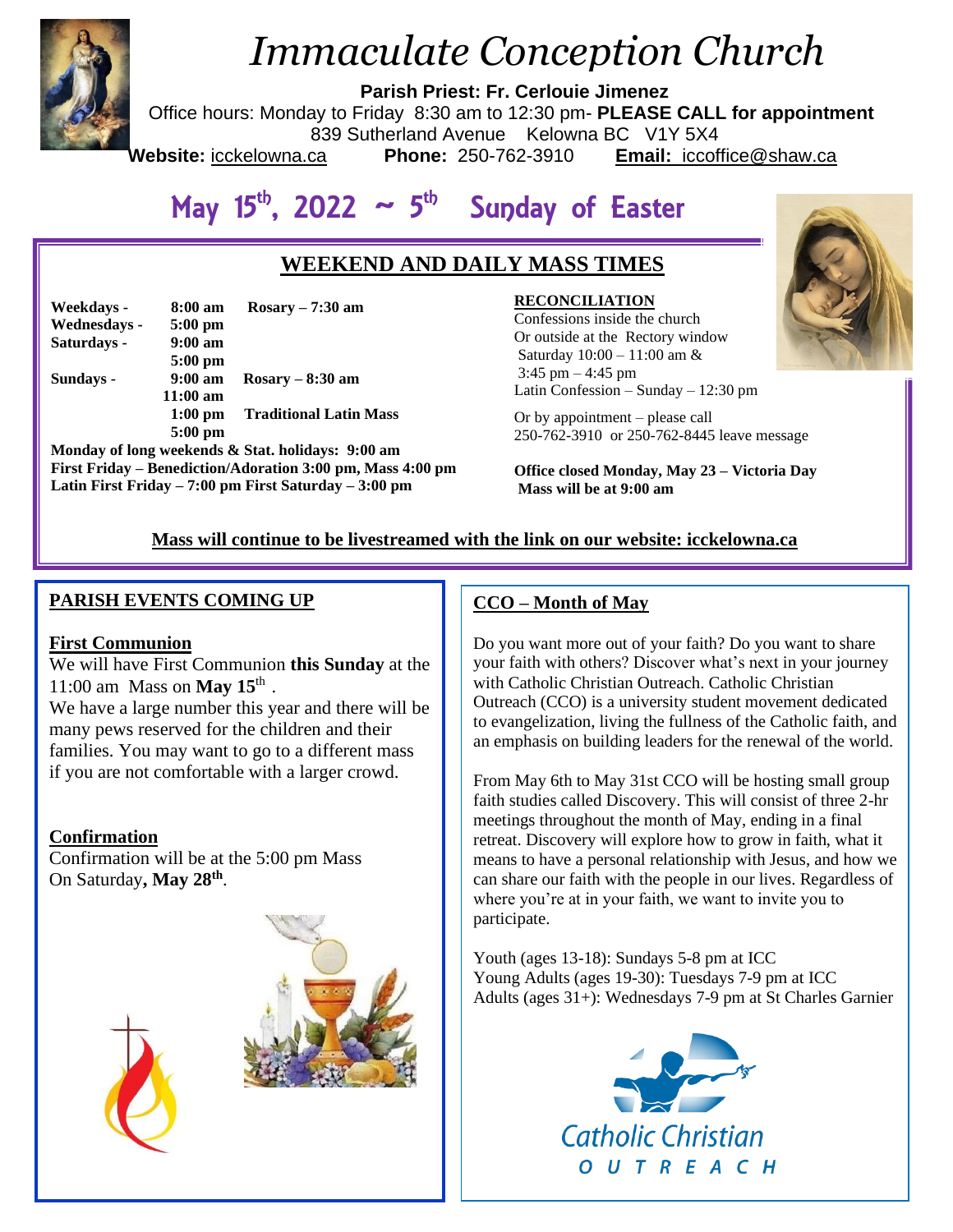| <b>Parish Office</b><br>PLEASE CALL OR EMAIL TO MAKE AN<br><b>APPOINTMENT – Monday to Thursdays</b><br><b>Parish Office: Maureen Marks</b><br>250-762-3910 ext. 0 or iccoffice@shaw.ca<br><b>Religious Ed offices:</b>                                                                                                                                                                                                                                                                                                                                                                                                                                                     | <b>FORMED- EASY SIGN UP</b><br>To sign up for this FREE parish-sponsored resource, follow these<br>three easy steps<br>1. Go to formed.org<br>2 Click on the 'sign up' icon<br>3. Where is says 'Find your Parish or Organization,' enter<br>'Immaculate Conception Kelowna'<br>4. Click on our parish name                                                                                                                                                                                                                                                                               |
|----------------------------------------------------------------------------------------------------------------------------------------------------------------------------------------------------------------------------------------------------------------------------------------------------------------------------------------------------------------------------------------------------------------------------------------------------------------------------------------------------------------------------------------------------------------------------------------------------------------------------------------------------------------------------|-------------------------------------------------------------------------------------------------------------------------------------------------------------------------------------------------------------------------------------------------------------------------------------------------------------------------------------------------------------------------------------------------------------------------------------------------------------------------------------------------------------------------------------------------------------------------------------------|
| David Ziebart david@icckelowna.ca                                                                                                                                                                                                                                                                                                                                                                                                                                                                                                                                                                                                                                          | 5. Enter your email address and create a password                                                                                                                                                                                                                                                                                                                                                                                                                                                                                                                                         |
| 250-762-3910 ext. 3<br>Leanne Hopegood leanne@icckelowna.ca<br>250-762-3910 ext. 4                                                                                                                                                                                                                                                                                                                                                                                                                                                                                                                                                                                         | **We are accepting donations for the 22/23<br>subscription. Thank you for your generosity to<br>keep this program available!                                                                                                                                                                                                                                                                                                                                                                                                                                                              |
| <b>Greetings fellow Parishioners! Evangelical Gardens</b>                                                                                                                                                                                                                                                                                                                                                                                                                                                                                                                                                                                                                  |                                                                                                                                                                                                                                                                                                                                                                                                                                                                                                                                                                                           |
| If any of you would like to have some of your favorite sun-<br>loving annuals in the gardens, feel free to drop them off and I<br>will plant them for you. Some suggestions, marigolds, trailing<br>plants for pots, Lobelia, petunias, portulaca<br>I am also looking for anyone who attends Mass or other (the<br>chapel) regularly during the week or weekend and wouldn't<br>mind watering a potted plant or two, that would be greatly<br>appreciated! Please feel free to pull a few weeds too!! I will have<br>the watering cans available and filled in advance for you. Let me<br>or the office know. God bless you and thank you in advance!<br>Mary Jane Martin | <b>IMMAC HOMESTAYS NEEDED FOR 2022-23</b><br>Do you enjoy learning about other cultures?<br>Do you like kids?<br>Do you have a spare room?<br>If you answered yes to these questions, you could be just the<br>family we're looking for! We are building our list of homestay<br>families for the 2022-23 school year! We expect to have students<br>from Latin America, Asia and Europe. This is a great<br>experience for your whole family and we pay \$1000 (tax free)<br>per student per month. If you'd like to learn more, please contact<br>Shelley Brodeur at irhs.ahc@cisnd.ca. |

#### **REMEMBER TO PRAY FOR THE ILL:**

Heidi Hurson, Dorota Nowak, Chinee Fajardo, Luisito and Crispin Clemente, Nancy Brisson. Paul Meyer, Ginoefa Diakow, Rick Lock, Cathie Lock, Mertis Filiatrault, Sister Barbara, Candace Gilmore-Stephensen, Anne Engel, Aisley Ducharme, Tony Lunelli, Catherine Fortunat, Michael M, Trudy Szulkies, Cherie Lynn Walsh, Suzanne Crowe, Alicia L, Rosa Maria Santos, Arthur Cobham, Marcus Cresswell, Ray Pauluk, Aggie Turner, Desjardines families, Rachel Donegan, & Ernie Poitras.

\*\*If you have a loved one **that** you would like on the prayer list or if you know of someone who no longer needs to be on the list please contact Maureen at the Parish office – 762-3910 ext. 0, or email at iccoffice@shaw.ca

# **MASS INTENTIONS Repose – R. Intention – I.**

| Sat. May 14 9:00 am I. Maggie Fuergutz<br>5:00 pm I. AnnMaria & Matthew Bernacki                                                                                                                                                                                                   | 9:00 am <b>R</b> . Doris Marie McBean<br>Sat. May 21<br>5:00 pm R. Vera Landucci                                                                                                                                                                        |
|------------------------------------------------------------------------------------------------------------------------------------------------------------------------------------------------------------------------------------------------------------------------------------|---------------------------------------------------------------------------------------------------------------------------------------------------------------------------------------------------------------------------------------------------------|
| Intentions of Parishioners<br>Sunday May $15$ 9:00 am<br>11:00 am Intentions of Parishioners<br><b>R.</b> Henryk Wladystawa<br>$5:00 \text{ pm}$                                                                                                                                   | Intentions of Parishioners<br>May 22<br>9:00 am<br>Sun<br>$11:00 \text{ am}$<br>Intentions of Parishioners<br><b>R.</b> Jose & Victor dos Santos<br>$5:00 \text{ pm}$                                                                                   |
| Mon. May 16 8:00 am <b>I.</b> Gabriele Geismayr<br>Tues. May 17 8:00 am I. Bernadette Kulaga<br>Wed. May 18 8:00 am I. Heidi Hurson<br>5:00 pm <b>I.</b> Maureen Marks & family<br>Thurs. May 19 8:00 am I. Jolana Dusik<br>May 20 8:00 am I. St. Vincent de Paul families<br>Fri. | Mon. May 23 9:00 am R. Pasco & Aprile families<br>Tues. May 24 8:00 am R. Jean Bembenek<br>Wed. May 25 8:00 am I. Mary Jean & Ben Sia<br>5:00 pm <b>R.</b> Cec Kaller<br>Thurs. May 26 8:00 am I. Candace Sharko<br>Fri. May 27 8:00 am I. Lynne Larkin |

**Give to Ukraine** – We have a list of items (on the tables in the entrance of the church) that are needed by our brothers and sisters in the Ukraine and bins in the entrance of the church you may leave the items. You may also give to Our Lady of Dormition, Ukrainian Catholic Church on Coronation Ave and Gordon - **250-860-7295**. Please contact the church for times you can drop off items to support those suffering from the war in the Ukraine. Continue to pray for peace in the world.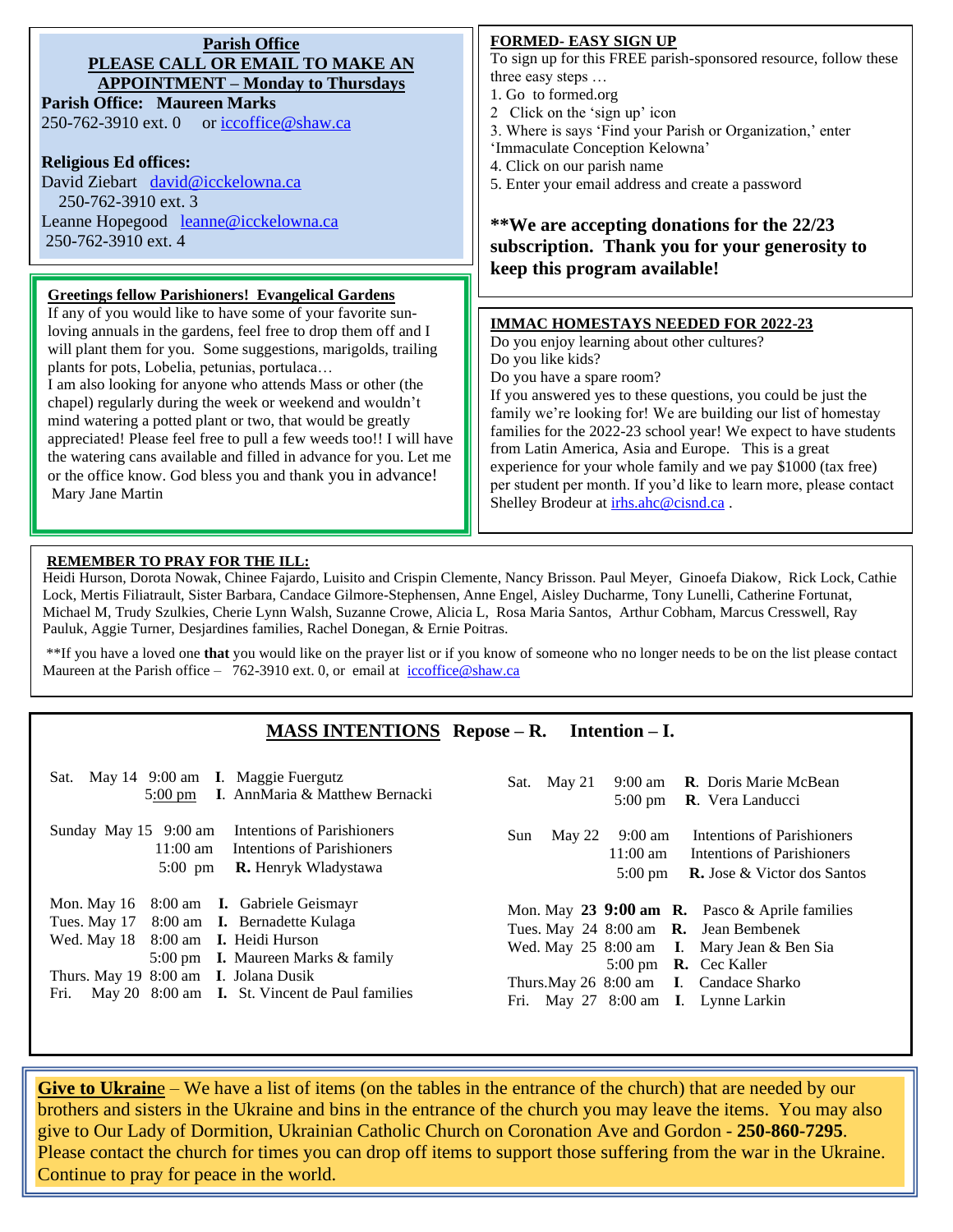#### *Rachel's Corner*

"*What a mistake those who do not hope, make! Judas made a huge blunder the day in which he sold Christ for 30 denarii, but he made an even bigger one when he thought that his sin was too great to be forgiven. No sin is too big: any wretchedness, however great, can always be enclosed in infinite mercy" Pope Saint John I- feast day May 18th*

Have you thought that God could not forgive you for your decision to have an abortion? Join us on a Rachel's Vineyard™ Retreat and discover His infinite mercy and how that can change your life to know you are truly forgiven and loved.

[info@rachelsvineyardkelowna.com](mailto:info@rachelsvineyardkelowna.com) [www.rachelsvineyardkelowna.com](http://www.rachelsvineyardkelowna.com/) f Rachel's Vineyard Kelowna 250-762-2273

## **Our Lady of Pentecost Gathering in the Spirit**

Seton House of Prayer and St. Charles Garnier Church August 7 – 12, 2022 Host: Fr. Sylvester Ibekwe Speaker: Fr. Peter Sanders

The Gathering in the Spirit is our opportunity to gather with Mary our Mother and the Holy Spirit to inspire us and impel us to move forward in the power of the Spirit to bring knowledge of God's love and mercy to our communities and the world.

Email: [untamedspirit@telus.net](mailto:untamedspirit@telus.net) for information and to register.

# **CWL**

There are immediate openings for the new CWL executive. Without you, we cannot continue to grow. Positions need to be filled, to continue to be an important part of Catholic women in the Church. There is a place for you. You are essential to bring us to a full team.

CWL National Convention – August  $14<sup>th</sup> - 17<sup>th</sup>$ , 2022

**Please call Carolyn - 250-300-5108 for information.**

**St. Joseph Catholic School** is now accepting applications for September 2022 enrollment. St. Joseph provides a supportive, caring, and safe environment for students in Kindergarten through Grade 7. We are also proud to offer our amazing Outdoor Academy program in collaboration with the Clubhouse Farm. Students experience season-specific programming that connects them to the land and gives them the opportunity to see how things change, grow, and evolve. This spring our theme is Local Sustainable Agriculture.

With over 80 years of academic excellence and the best Kindergarten program in Kelowna we invite your family to join our family!

**For more information, visit our website at stjosephkelowna.ca , email us at [sjkoffice@cisnd.ca](mailto:sjkoffice@cisnd.ca) or call 250-763-3371.**

# *St. Vincent de Paul*

ST. VINCENT DE PAUL members were nominated for the 2021 city of Kelowna Civic awards as Volunteer Organization.

Our members strive to ensure our neighbors receive food, rent and other needs to be safe and healthy. Thank you for all your support with our ongoing endeavors



We are still looking for assistance with keeping the accounts for St. Vincent ICC council. Please call Elaine at 250-899-8992 or email [icc.ssvp@gmail.com](mailto:icc.ssvp@gmail.com) . Thank you.

To give financially – e-transfer at  $\frac{icc \, \text{ssvp}\omega \text{gmail.com}}{c}$  or through our National website: ssvp.ca click Donate and choose Immaculate Conception Church. Or drop in collection at ICC.

#### **BAPTISM Please contact the PARISH OFFICE FIRST when enquiring about your child's baptism. Do not contact priest through social media.**

 Parents and Godparents **must be** practicing Catholics and **registered parishioners** here at Immaculate Conception. **Please call or email the office at least 6 weeks prior to your requested date to ensure time for your preparation.** 250-762-3910 – Parish Office Or email **iccoffice@shaw.ca** 

# **LEGION OF MARY: Pray, Consecrate, Serve**

Next meeting is Tuesday May 17th at 1 pm in the **Gold Room** in the parish hall. Newcomers are most welcome. For more information phone Annie at 250-762-5072 or Colleen 250-868-8071.

# **ROSARY FOR WORLD PEACE**

ICC will continue the ROSARY FOR WORLD PEACE on Wednesdays, following the 5 pm mass. We are registered among 4,849 parishes throughout the world praying every Wed at 6 pm local time.

Scan the link below for inspiration in this global appeal to Our Blessed Mother Mary. Everyone urged to join us <https://public-rosary.org/>